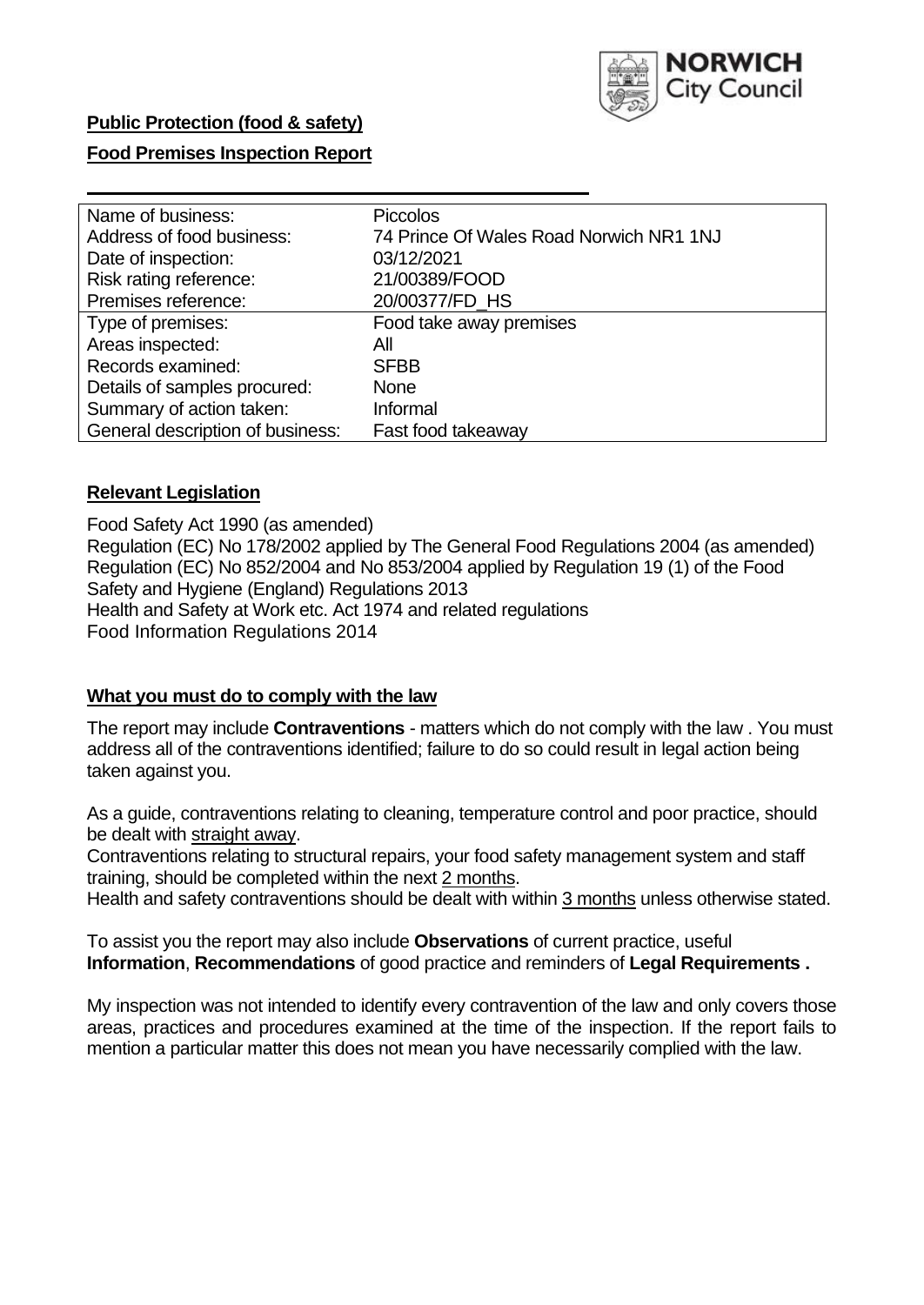# **FOOD SAFETY**

#### **How we calculate your Food Hygiene Rating:**

 The food safety section has been divided into the three areas which you are scored against for the hygiene rating: 1. food hygiene and safety procedures, 2. structural requirements and 3. confidence in management/control procedures. Each section begins with a summary of what was observed and the score you have been given. Details of how these scores combine to produce your overall food hygiene rating are shown in the table.

| <b>Compliance Area</b>                     |          |                  |                | <b>You Score</b> |                |    |           |    |                |  |  |
|--------------------------------------------|----------|------------------|----------------|------------------|----------------|----|-----------|----|----------------|--|--|
| Food Hygiene and Safety                    |          |                  |                | $\Omega$         | $\overline{5}$ | 10 | 15        | 20 | 25             |  |  |
| <b>Structure and Cleaning</b>              |          |                  | $\Omega$       | 5                | 10             | 15 | 20        | 25 |                |  |  |
| Confidence in management & control systems |          |                  | $\overline{0}$ | 5                | 10             | 15 | 20        | 30 |                |  |  |
|                                            |          |                  |                |                  |                |    |           |    |                |  |  |
| <b>Your Total score</b>                    | $0 - 15$ | 20               |                | $25 - 30$        | $35 - 40$      |    | $45 - 50$ |    | > 50           |  |  |
| <b>Your Worst score</b>                    | 5        | 10 <sup>10</sup> |                | 10               | 15             |    | 20        |    | $\sim$         |  |  |
|                                            |          |                  |                |                  |                |    |           |    |                |  |  |
| <b>Your Rating is</b>                      | 5        | 4                |                | 3                | 2              |    |           |    | $\overline{0}$ |  |  |

Your Food Hygiene Rating is 2 - improvement is necessary



# **1. Food Hygiene and Safety**

 generally you have satisfactory food handling practices and procedures and adequate Food hygiene standards are generally satisfactory and maintained. There is evidence of some non-compliance with legal requirements. Some lapses are evident however control measures to prevent cross-contamination are in place. The contraventions require your attention; although not critical to food safety they may become so if not addressed. **(Score 10)** 

### Contamination risks

**Contravention** The following exposed ready-to-eat food and or its packaging to the risk of cross-contamination with foodborne bacteria from raw meat or unwashed fruits and vegetables:

- raw foods were being stored above ready to eat foods in the fridges
- uncovered foods stored in fridges
- food i.e pizza bases were being stored too near wash hand basin
- cutting boards were badly scored and need replacing
- the underside of stacked containers in contact with open food below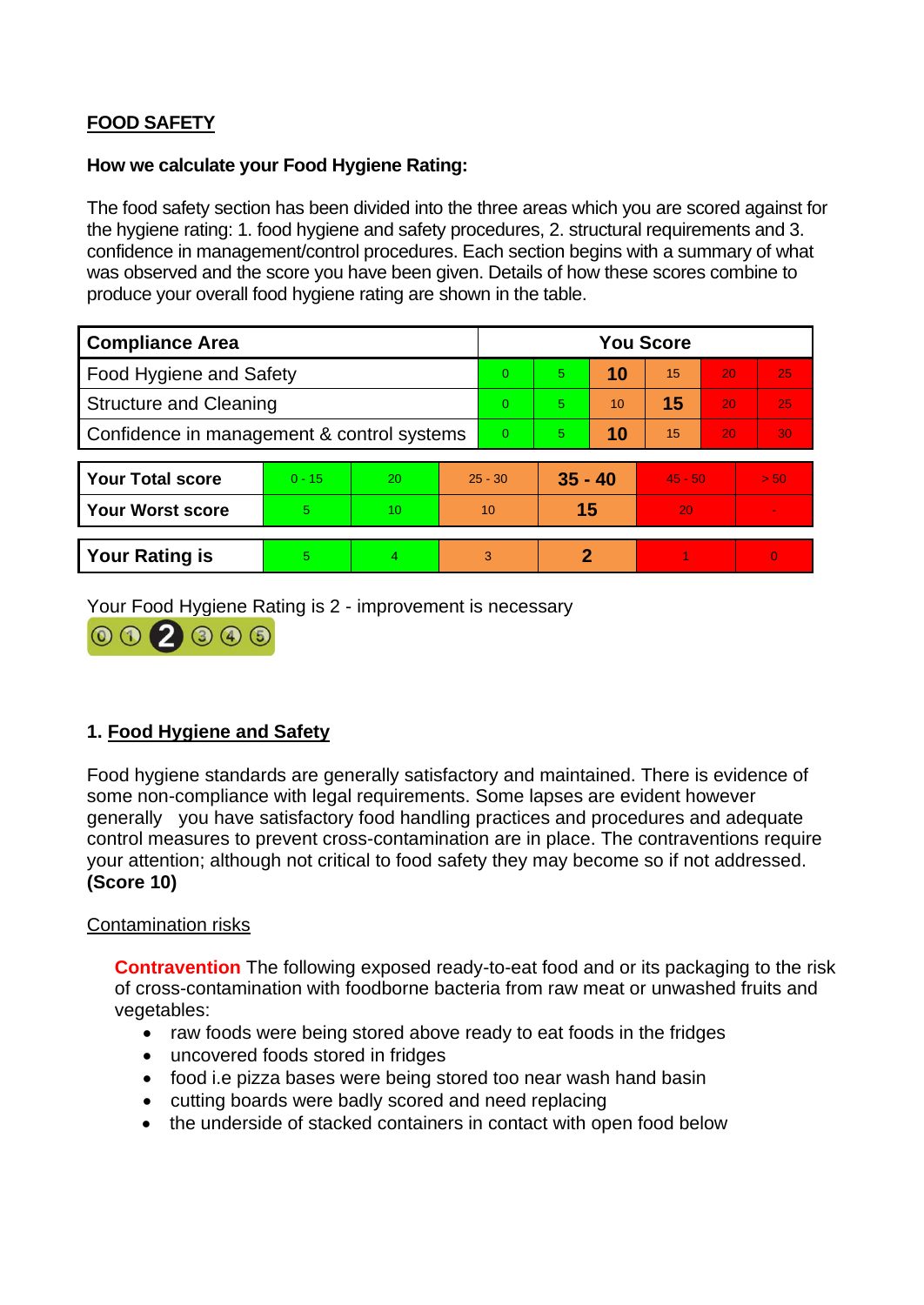injurious to health or contaminated in such a way that it would be unreasonable to **Legal Requirement** At all stages of production, processing and distribution, food must be protected from any contamination likely to render it unfit for human consumption, expect it to be consumed in that state.

### Hand-washing

**Contravention** The following indicated that hand-washing was not suitably managed:

- there was food debris in the wash hand basin
- staff were not seen washing their hands when I visited
- no soap was available
- no means for hygienically drying hands was available

### Personal Hygiene

 made difficult for food handlers to maintain sufficiently high standards of personal **Contravention** The following are examples of poor personal hygiene or where it was cleanliness:

- staff were not using the wash-hand basin regularly
- staff were not wearing suitable protective clothing

 **Legal Requirement** Washbasins must be available, suitably located and designated for cleaning hands. Wash-hand basins must be provided with hot and cold (or suitably mixed) running water. Soap and hand drying facilities must be located nearby.

 **Legal Requirement** All persons in food handling areas must wear suitable, clean, and where appropriate protective clothing.

**Legal Requirement** Regular hand washing is important for personal cleanliness. Remind all food handlers of the need to wash their hands before starting or returning to work, and specifically:

- \* After using the toilet;
- \* After handling rubbish;
- \* After smoking;
- \* After taking a break;
- \* After handling raw food

### Temperature Control

 **Contravention** The following evidence indicated there was a risk of bacteria growing on food:

- cold foods, for service, were being kept above 8°C for over 4 hours
- the bench-top service chiller was not keeping the food below 8°C
- high risk food was not being defrosted in the fridge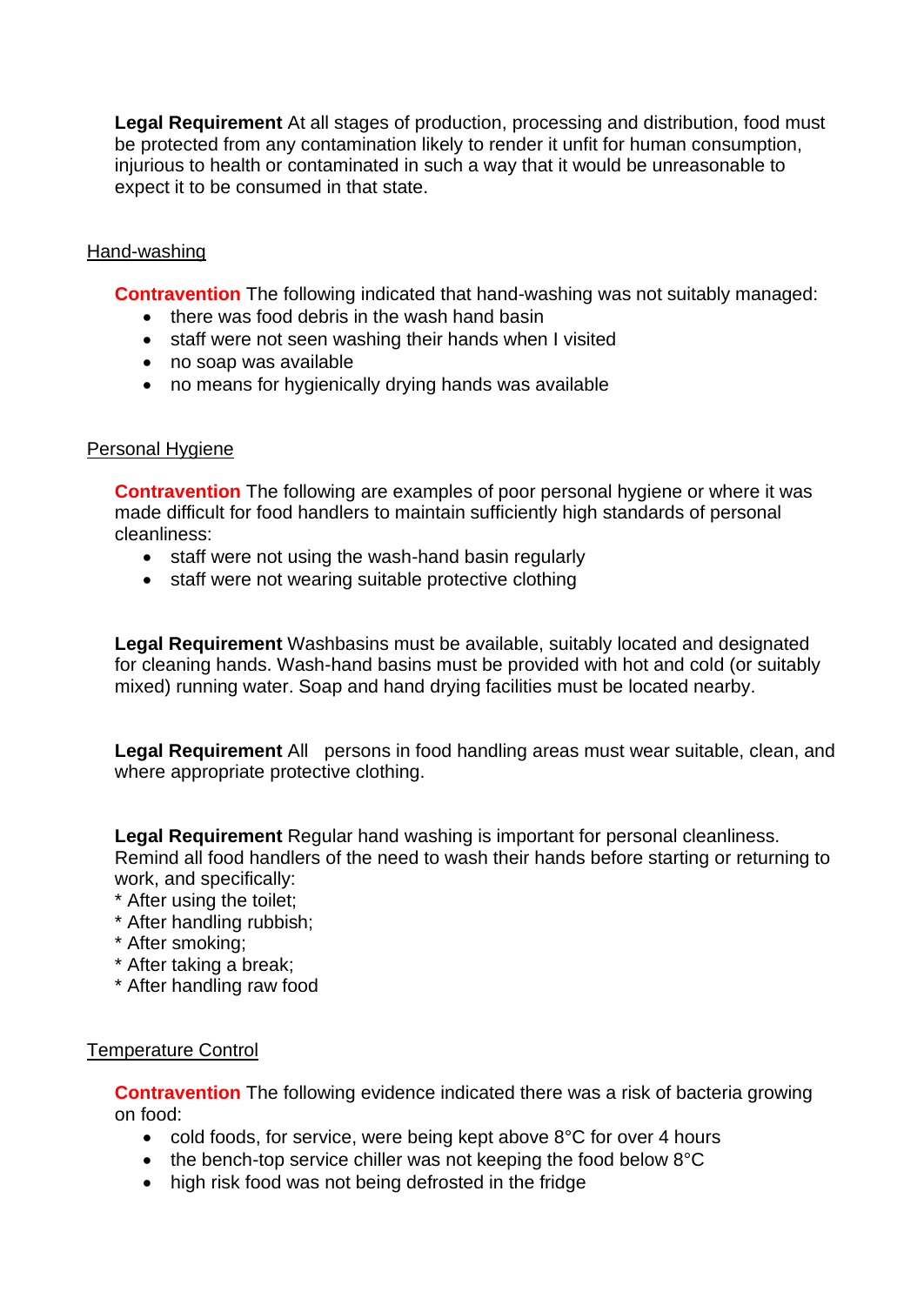**Legal Requirement** Raw materials, ingredients, intermediate products and finished products likely to support the reproduction of pathogenic micro-organisms or the formation of toxins must not be kept at temperatures that might result in a risk to health.

**Legal Requirement** Frozen foods should be defrosted in such a way as to minimise the risk of growth of pathogenic micro-organisms or the formation of toxins in the food. Care should also be taken to ensure any liquid released does not contaminate other foods.

# **2. Structure and Cleaning**

 and you are failing to comply with the law in many respects. Contraventions require your The structure facilities and standard of cleaning and maintenance are less than satisfactory immediate attention as some are critical to food safety. We may revisit your business and if standards have not improved take formal enforcement action. **(Score 15)** 

### Cleaning of Structure

**Contravention** The following items were dirty and require more frequent and thorough cleaning:

- floor/wall junctions
- around equipment feet
- behind and under equipment
- walls particularly behind food preparation surfaces
- hand contact surfaces such as light switches and door handles
- mastic joints behind sinks
- pipework to wash hand basin
- stairs

**Recommendation** Housekeeping could be greatly improved. Remove redundant items and equipment from food rooms, tidy away miscellaneous objects into drawers and boxes and keep work surfaces and the floor clear for ease of cleaning and disinfection.

# Cleaning of Equipment and Food Contact Surfaces

**Contravention** The following items are dirty and must be cleaned:

- fridge and freezer seals
- microwave
- chopping boards
- stacked containers used for pizza dough in the fridge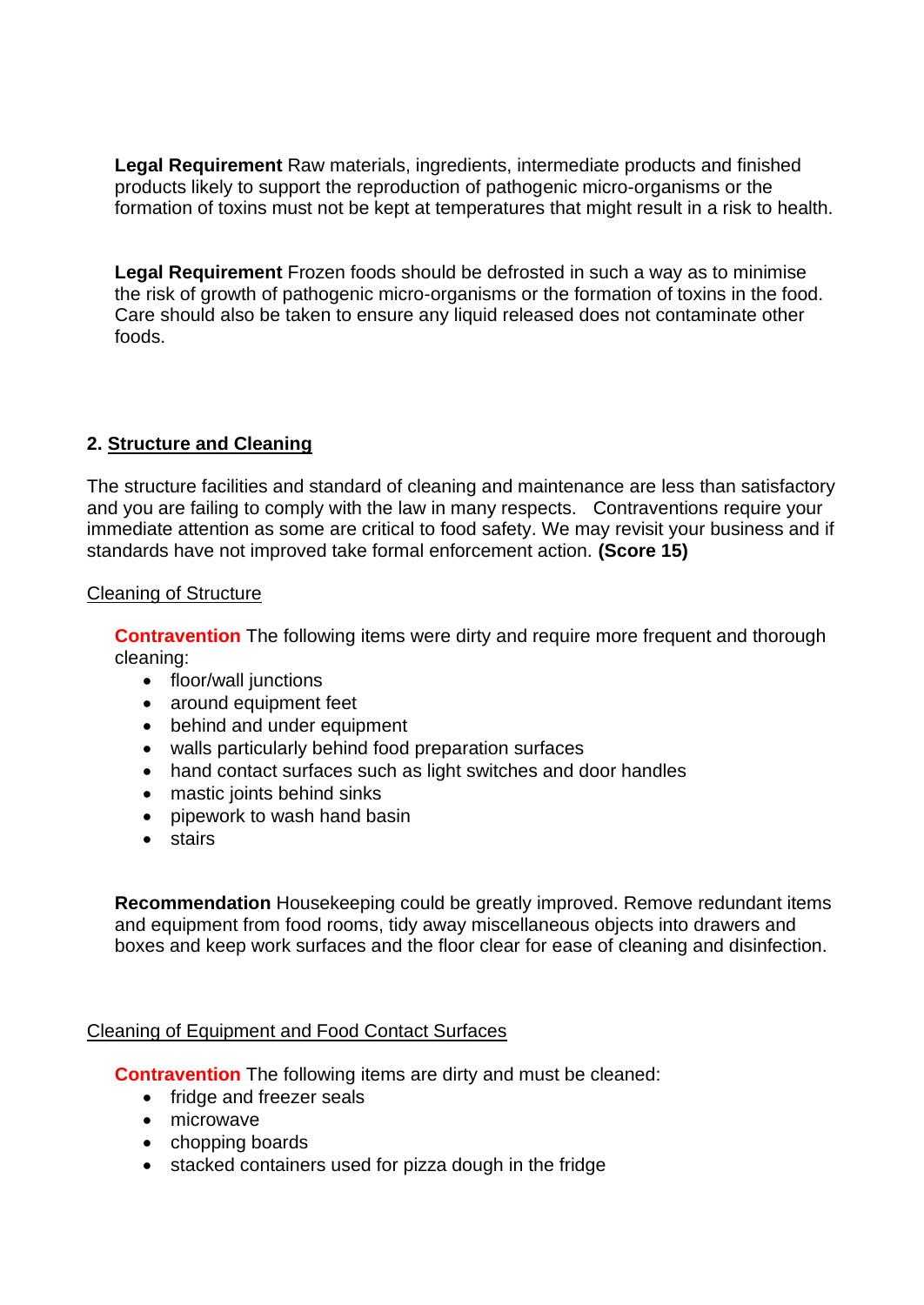- dough mixer
- can opener
- food storage containers
- chemical containers
- interior bottom to fridges
- interior to hot display cabinet
- side to fridges
- lid to chest freezer in downstairs storeroom
- chest freezer needs defrosting and cleaning
- cabinet to chest freezer
- bin

# Cleaning Chemicals / Materials / Equipment and Methods

**Contravention** The following evidence demonstrated your cleaning materials, equipment and methods were not sufficient to control the spread of harmful bacteria between surfaces:

- the sanitisers are not to BS EN 1276:1997 13697:2001 Standards
- you are not using the 2-stage cleaning technique
- vou are not adequately heat disinfecting equipment after cleaning
- the cleaning equipment was dirty
- dirty water left in mop bucket

**Information** Ensure you use a surface sanitiser that conforms to BS EN 1276:1997 or BS EN 13697:2001. This information should be available on the label or by contacting the manufacturer.

# **Maintenance**

**Contravention** The following had not been suitably maintained and must be repaired or replaced:

• lid to chest freezer in storeroom downstairs

# **3. Confidence in Management**

 There are generally satisfactory food safety controls in place although there is evidence of some non-compliance with the law. The contraventions require your attention; although not critical to food safety they may become so if not addressed. **(Score 10)** 

# Food Hazard Identification and Control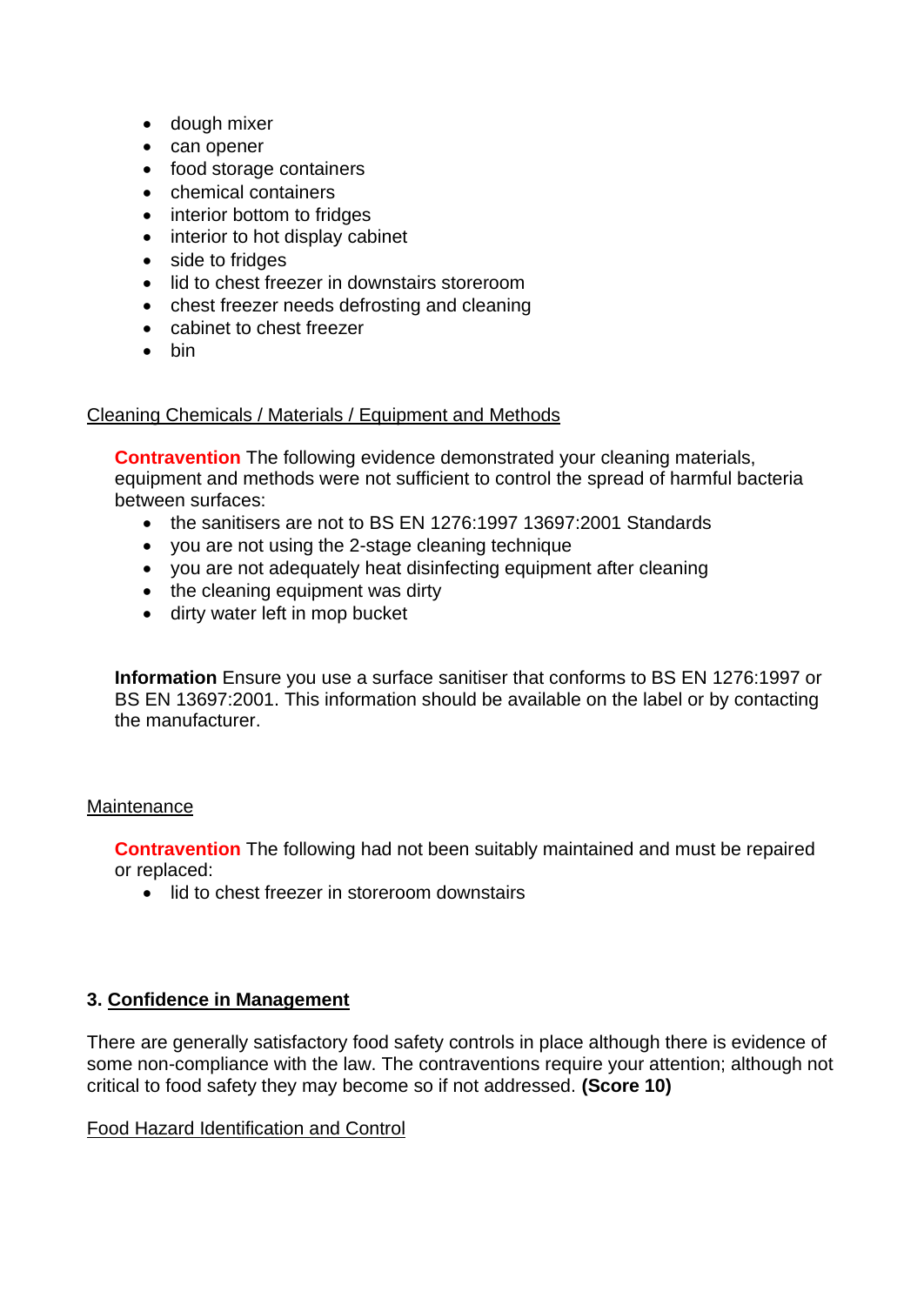**Contravention** The following pre-requisites have not been met and this means that your food safety management system will be ineffective:

- cleaning and sanitation are poor
- staff hygiene is inadequate

 **Contravention** The control methods you have put in place at the following critical control points are not sufficient:

- bacteria growing on food
- cross-contamination

**Contravention** The following Safer Food Better Business SAFE METHODS are incomplete:

- Cross-contamination
- Cleaning
- Chilling
- Cooking

**Information** Before implementing a food safety management system such as Safer Food Better Business, basic good hygiene conditions and practices called prerequisites must be in place. Only then will your food saferty management system be effective in ensuring the preparation of safe food.

### Proving Your Arrangements are Working Well

**Contravention** You are not working to the following safe methods in your SFBB pack:

- cross contamination/ physical or chemical contamiation
- personal hygiene / handwashing
- cloths / cross contamination
- food allergies
- cleaning / clear and clean as you go

### **Traceability**

**Observation** Your records were such that food could easily be traced back to its supplier.

### **Training**

 **Contravention** The following evidence indicates there is a staff training need as food handlers:

- were not washing their hands often enough
- were not aware of the food safety management system
- were not cleaning properly